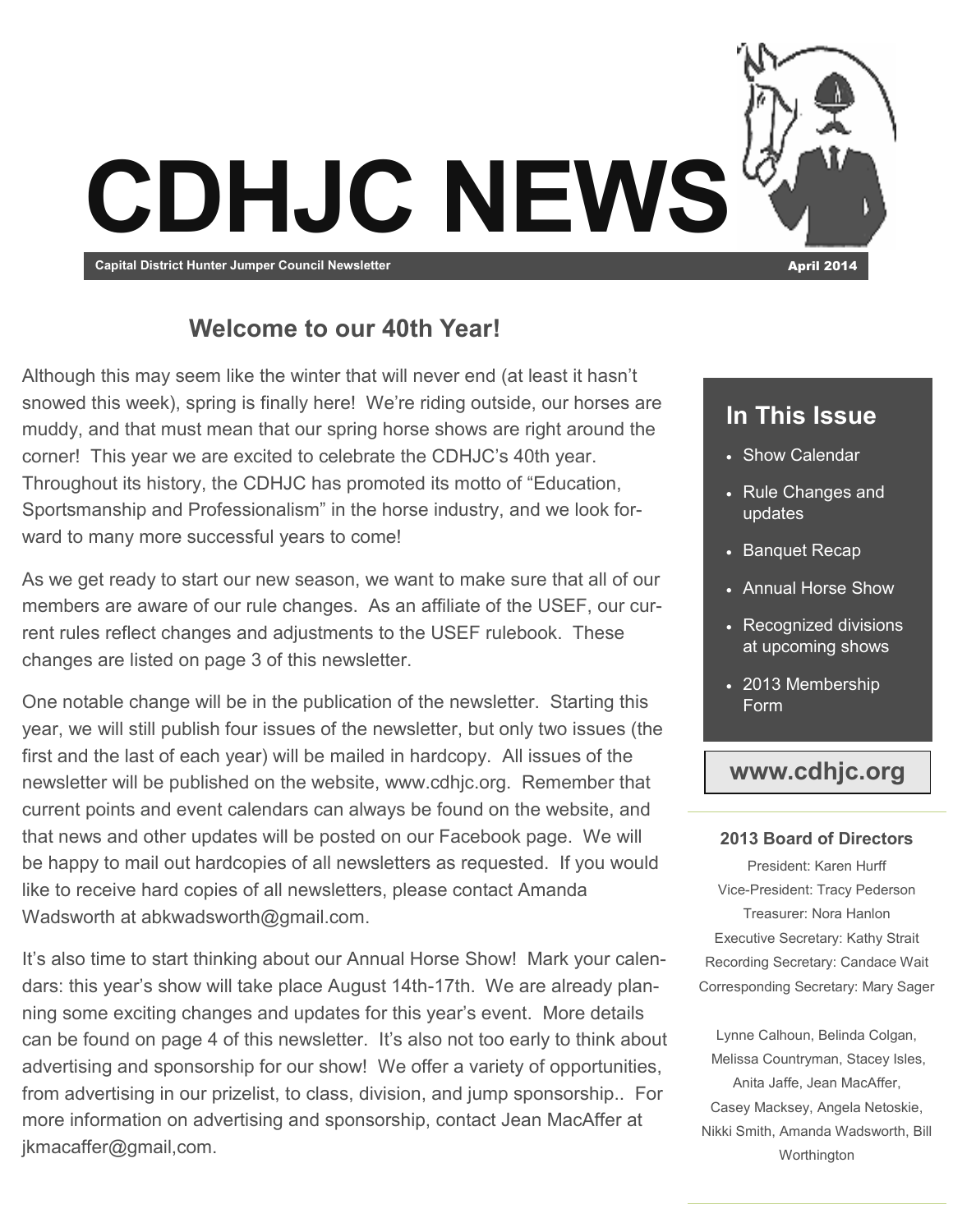# **2013-2014 Event Calendar**

| April 30th-May 4th          | Saratoga Springs Horse Show I                               |                                   |  |
|-----------------------------|-------------------------------------------------------------|-----------------------------------|--|
| May 7th-11th                | Saratoga Springs Horse Show II                              |                                   |  |
| May 17th-18th               | <b>ASJ I Spring Classic Horse Show</b>                      |                                   |  |
| May 25th                    | School Horse Show at Dutch Manor Stable                     |                                   |  |
| May 28th-June 1st           | HITS on the Hudson II Horse Show                            |                                   |  |
| June 7th-8th                | <b>Stockade Horse Show</b>                                  |                                   |  |
| June 10th-15th              | <b>Skidmore College Classic Horse Show I</b>                |                                   |  |
| June 18th-22nd              | <b>Skidmore College Classic Horse Show II</b>               |                                   |  |
| June 15th                   | School Horse Show at Winterglen Farm                        |                                   |  |
| July 2nd-6th                | Vermont Summer Special Horse Show                           |                                   |  |
| July 9th-13th               | <b>Manchester Summer Festival Horse Show</b>                | Don't for                         |  |
| July 16th-20th              | <b>Manchester Classic Horse Show</b>                        | website<br>dates, cu<br>ings, and |  |
| July 20th                   | Winterglen Farm Horse Show                                  |                                   |  |
| July 27th                   | <b>Stockade Horse Show</b>                                  | <b>WWW</b>                        |  |
| <b>July 30th-August 3rd</b> | NY Horse and Pony Show (HITS VI)                            | Like us c                         |  |
| <b>August 9th</b>           | ASJ II Albany Jumper Classic Horse Show                     |                                   |  |
| <b>August 14th-17th</b>     | <b>CDHJC Annual Horse Show</b>                              |                                   |  |
| <b>August 31st</b>          | School Horse Show at Winterglen Farm                        |                                   |  |
| <b>September 6th-7th</b>    | <b>Stockade Horse Show</b>                                  |                                   |  |
| <b>September 20th</b>       | <b>ASJ IV League Finals Horse Show</b>                      |                                   |  |
| <b>September 21st</b>       | <b>Skidmore Horse Show</b>                                  |                                   |  |
| <b>September 28th</b>       | School Horse Show at Quiet Run Farm                         |                                   |  |
| <b>October 5th</b>          | <b>CDHJC Hunter Finals at Skidmore College Stable</b>       |                                   |  |
| <b>October 12th</b>         | <b>School Horse Show at Dutch Manor</b>                     |                                   |  |
| <b>October 26th</b>         | <b>CDHJC Equitation/Jumper Finals at Dutch Manor Stable</b> |                                   |  |
| <b>November 2nd</b>         | <b>Skidmore Horse Show</b>                                  |                                   |  |
| February 7th, 2015          | Annual Awards Banquet at Franklin Terrace                   |                                   |  |

Don't forget to check our website for calendar updates, current point standngs, and future newsletters!

### **www.cdhjc.org**

Like us on Facebook, too!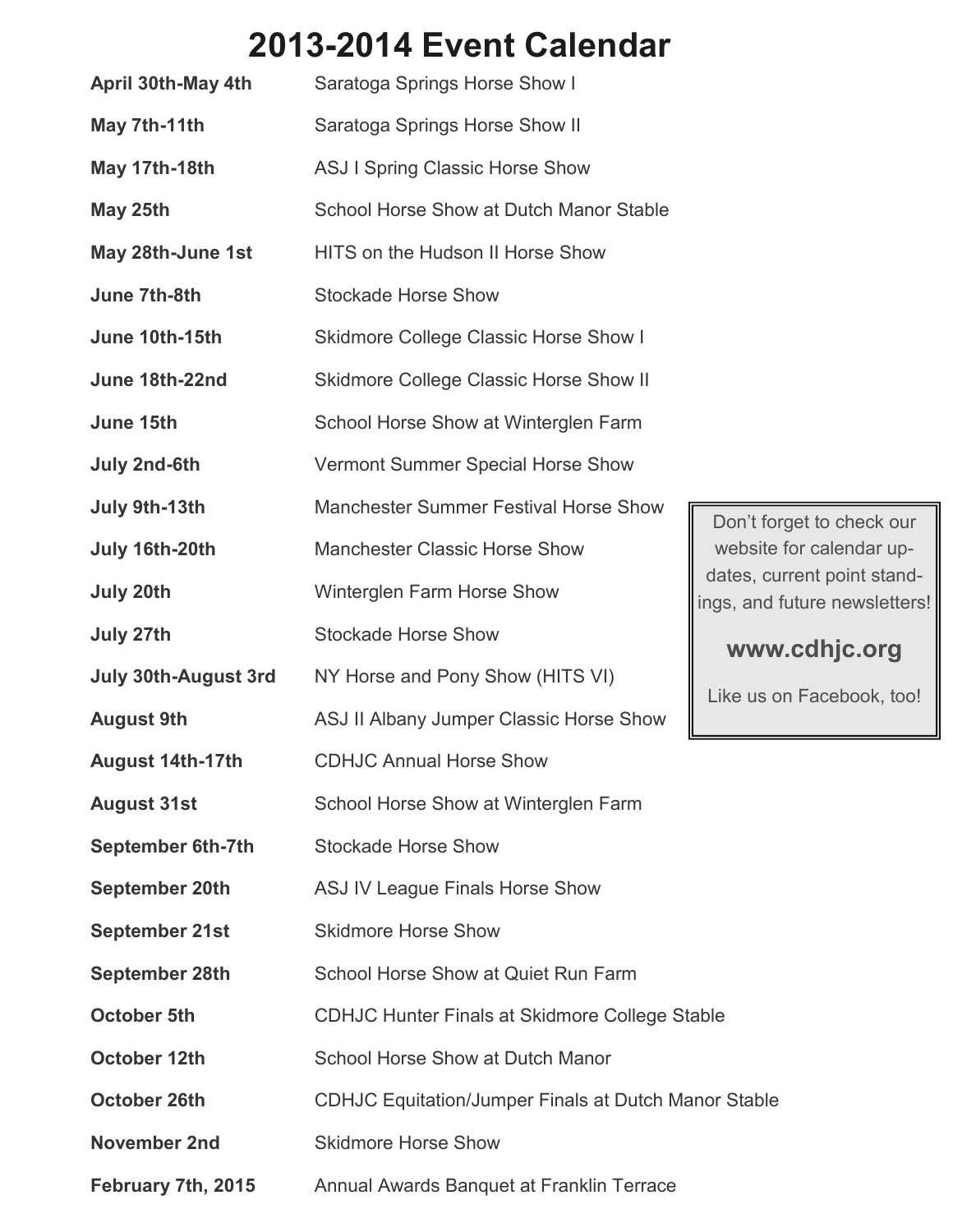## **Rules and News 2014**

In accordance with our purpose to uphold and support the rules and standards of the USEF, the following rule changes have been implemented for the 2014 competition year:

#### **Regarding Point Tabulation:**

The CDHJC will tabulate points in accordance with the rules set forth by the USEF. These rules may be found on the USEF website. Point tabulation for School Horse Shows will not change.

#### **Regarding Junior and Amateur Owner Hunters:**

Junior and Amateur Owner Hunters may be shown over fences 3'3" **OR** 3'6" in height. At management's discretion, horse shows may run these classes at two heights; both heights to be pinned as one class. Rider's must declare what height they intend to jump.

#### **Regarding CDHJC Working Hunters:**

CDHJC Working Hunters may be shown over fences 3'3" **OR** 3'6" in height. At management's discretion, horse shows may run these classes at two heights; both heights to be pinned as one class. Rider's must declare what height they intend to jump. At "A" rated horse shows, 3'3" Performance and 3'6" Performance Hunter divisions will count for CDHJC Working Hunter points.

#### **Regarding Year End Awards:**

In order to be eligible for year end awards, a competitor must earn points in a minimum of two (2) CDHJC recognized horse shows.

#### **Regarding Definitions of "Compete" vs "Complete"**

In accordance with the USEF rules, a horse has **competed** in an over fences class when the horse's entry number and a score for at least the first jump are recorded on the judge's card. A horse has **competed** in an under saddle class when the horse has entered the ring.

#### **Regarding Qualification for Equitation Finals:**

In order to qualify for Equitation Finals, the following points must be earned:

Symmes Medal: 1 win or 5 points (no change)

Mini-Medal (Modified Child/Adult Equitation): 20 points

Con Culkin Adult Medal (Adult Equitation): 15 points

### **Don't forget!**

The newsletter will only be published in hardcopy twice a year, at the beginning and end of the competition year. If you would like to receive hard copies of all newsletters, please contact Amanda Wadsworth at abkwadsworth@gmail.com. Don't forget to check our website, www.cdhjc.org, for all newsletters, point stand-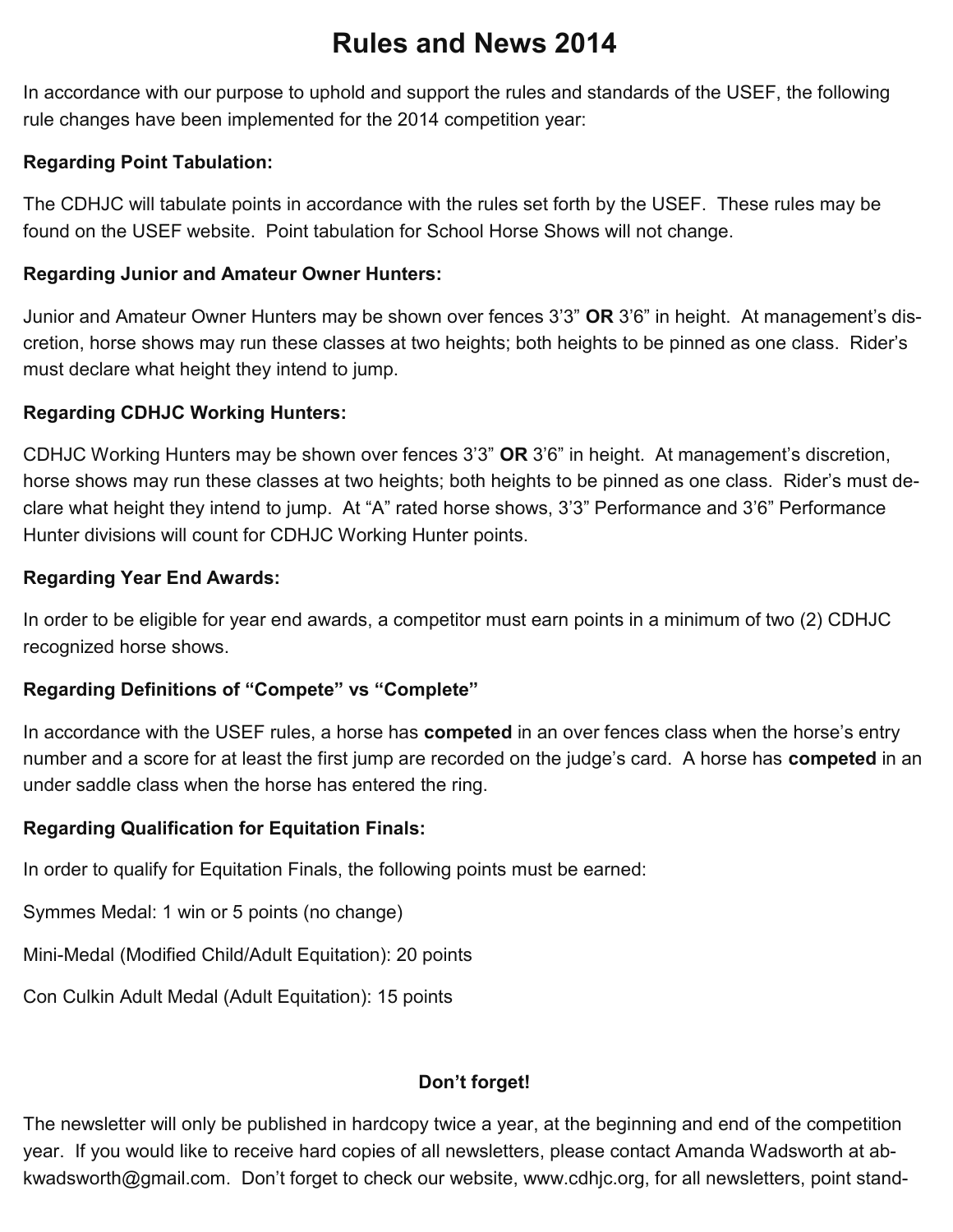## Awards Banquet 2014

Congratulations to all of our members who worked so hard in the 2013 competition year! It was wonderful to see so many turn out to celebrate our Award winners. Thanks to all of our sponsors, contributors, organizers, and members for a wonderful evening!





#### **Cathleen Quinn Jr Sportsmanship Award**

Congratulations to Abigail Raymond (at left), Katy Munn, Alyssa Maniia, and Samantha Leuci (pictured at right with trainers Melissa Countryman and Mo





Congratulations to **Peggy Aedjian** and **Winterglen Farm**, inaugural winners of the **Equestrian Challenge Perpetual Trophy**, sponsored by **Horse Watch**. This award will be presented each year to the barn demonstrating successful teamwork at the CDHJC Annual Horse Show.

#### **Catherine Shanley Award**

Congratulations to **Candace Wait**, recipient of this year's Catherine Shanley Award! Thanks for all of your hard work and devotion.

Congratulations to the winners of the 2014 **Lori Davenport Memorial High Point Children's Hunter Award Lapis Blue**, owned and shown by **Maddie Hill**, and to the winners of the 2013 **Chiron Farm Memorial High Point Adult Amateur Hunter Award,** Real Magic, owned by Skidmore College and shown by Madeline Frank.

We can't wait for our

## CDHCJ Annual Horse Show!

Mark your calendars! This year's horse show will take place August 14th-17th at the Stockade Polo and Saddle Club in Scotia, NY. The rings will be open for schooling Wednesday afternoon, August 13th. As this is the CDHJC's 40th year, we are planning to make this year's horse show our best one yet! We look forward to:

**Stake Classes** in the Baby Green, Pregreen, Low, CDHJC Working, Junior/AO, Adult Amateur, Children's Horse and Pony and Special Hunter divisions, as well as the Pleasure Horse/Pony divisions.

**Add-Back Classes** in the Optimum Time, Schooling, Child/Adult, and 3'3" Jumpers.

**\$500 Child/Adult Jumper Low Classic**

**\$250 Relay Race** (don't forget your costumes!)

**\$500 Hunter Classic** now scheduled on Saturday!

And of course, we can't forget the **Horseless Horse Show**, **Exhibitors' Party**, **Marshall & Sterling Classics**, **Ride of the Day Awards**, and **TWO Trainers Awards!.**

Remember that the Annual Horse Show provides many advertising opportunities, from ads in the prizelist to class, division and jump sponsorships. For more information, contact Jean MacAffer at jkmacaffer@gmail.com. Advertising/sponsorship deadline is June 9th.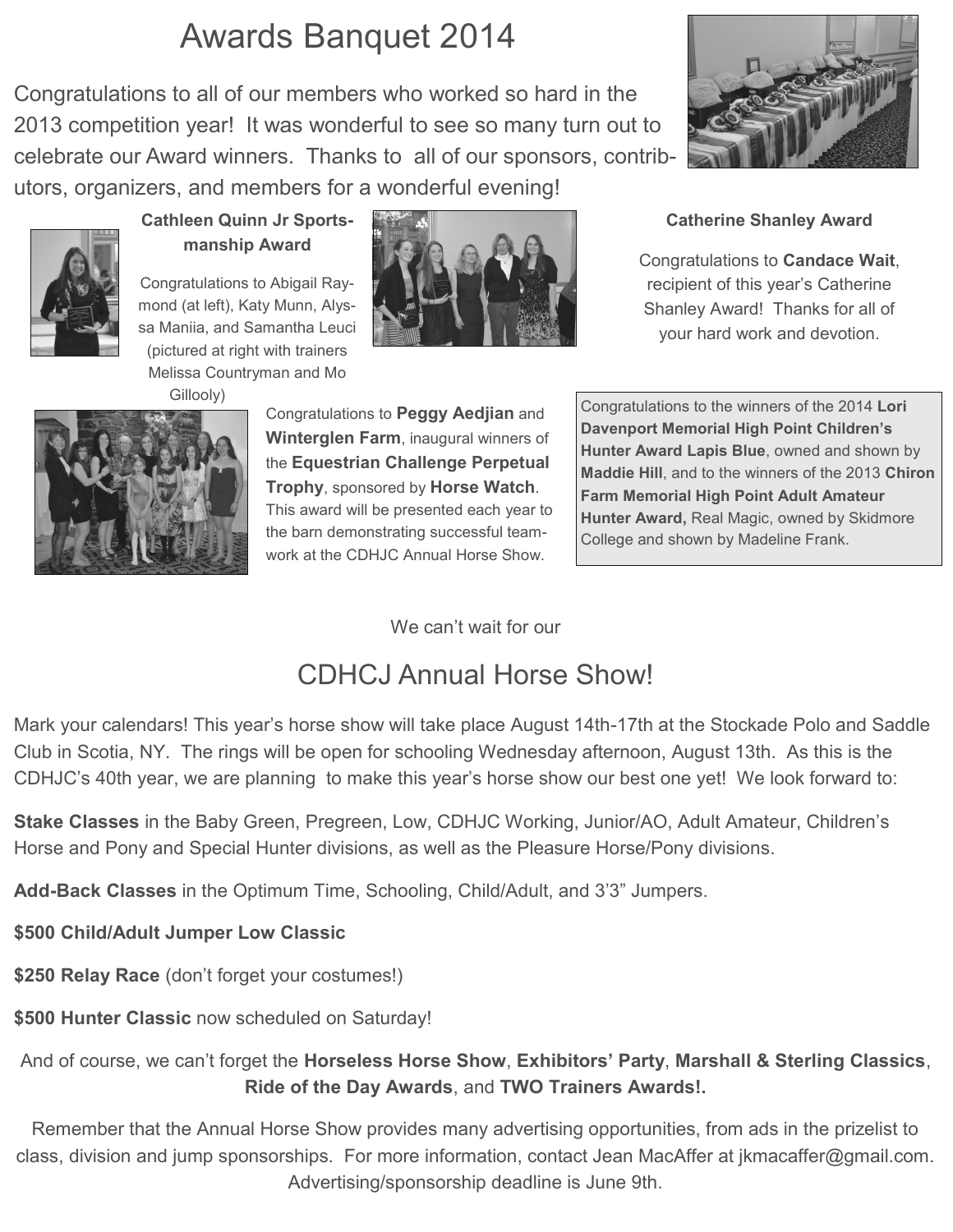# Recognized Divisions 2014

The following divisions will be recognized by the CDHJC at these upcoming "A" horse shows:

| <b>Saratoga Springs Horse Show</b>                                                 | <b>Skidmore College Saratoga Classic Horse Show</b>                                |  |
|------------------------------------------------------------------------------------|------------------------------------------------------------------------------------|--|
| Performance Working Hunters 3'3" and 3'6" (will count<br>as CDHJC Working Hunters) | Performance Working Hunters 3'3" and 3'6" (will count<br>as CDHJC Working Hunters) |  |
| <b>CDHJC Working Hunters</b>                                                       | Amateur Owner Hunters 3'3" and 3'6"                                                |  |
| <b>Low Hunters</b>                                                                 | Junior Hunters 3'3" and 3'6"                                                       |  |
| Amateur Owner Hunters 3'3" and 3'6"                                                | <b>Adult Amateur Hunters</b>                                                       |  |
| Junior Hunters 3'3" and 3'6"                                                       | <b>Children's Hunter Horses and Ponies</b>                                         |  |
| <b>Adult Amateur Hunters</b>                                                       | <b>Pony Hunters</b>                                                                |  |
| <b>Children's Hunter Horses and Ponies</b>                                         | Open Equitation 14 & Under (will count as Open Equi-<br>tation 12-14)              |  |
| Pony Hunters                                                                       |                                                                                    |  |
| <b>Special Child/Adult Hunters</b>                                                 | <b>Open Equitation 15-17</b>                                                       |  |
| Open Equitation 14 & under (will count as Open Equi-<br>tation 12-14)              | <b>Ralph Symmes Medal</b><br>Children's/Adult Jumpers Low and High                 |  |
| Open Equitation 15-17                                                              |                                                                                    |  |
| <b>Ralph Symmes Medal</b>                                                          | Mark your calendar for this year's                                                 |  |
| <b>Adult Equitation</b>                                                            | <b>School Horse Shows!</b>                                                         |  |
| Children's Jumpers (classes 330 and 331 will count as<br>Lows)                     |                                                                                    |  |
| Adult Amateur Jumpers (classes 332 and 333 will<br>count as Highs)                 | <b>May 25th at Dutch Manor Stable</b>                                              |  |
|                                                                                    | June 15th at Winterglen Farm                                                       |  |
| Low Children's/Adult Jumpers (classes 334 and 335                                  | <b>August 31st at Winterglen Farm</b>                                              |  |
| will count as Lows)                                                                | September 28th at Quiet Run Farm                                                   |  |
|                                                                                    | <b>October 12th at Dutch Manor Stable</b>                                          |  |
|                                                                                    |                                                                                    |  |

L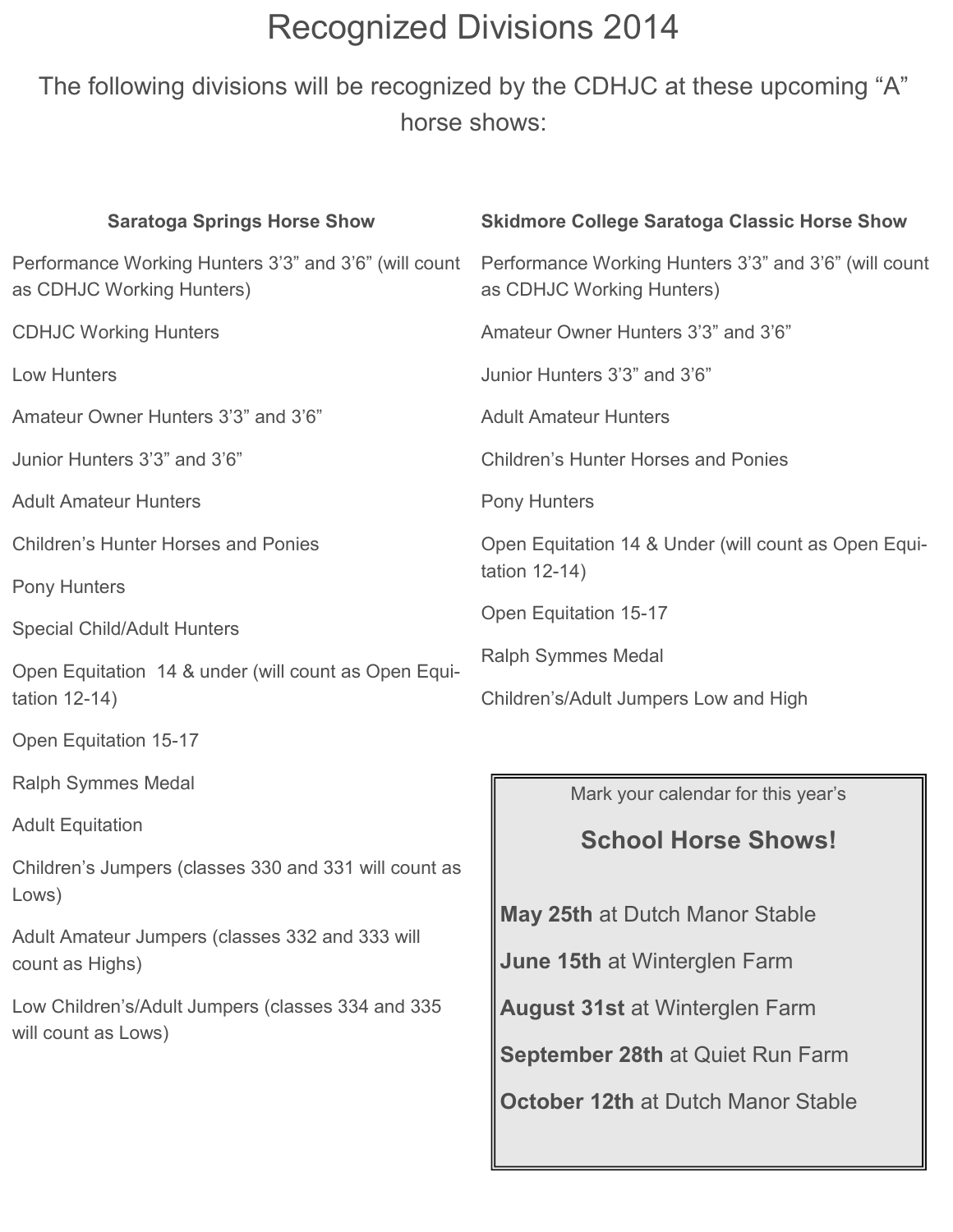# Recognized Divisions 2014 continued

The following divisions will be recognized by the CDHJC at these upcoming "A" horse shows:

| Performance Working Hunter 3'3" and 3'6" (will count<br><b>HITS Weeks II and VI</b> |  |
|-------------------------------------------------------------------------------------|--|
| Performance Hunters 3'3" and 3'6" (will count as                                    |  |
| <b>CDHJC Working Hunters)</b>                                                       |  |
| Low Hunters                                                                         |  |
| Amateur Owner Hunters 3'3" and 3'6"                                                 |  |
| Junior Hunters 3'3" and 3'6"                                                        |  |
| <b>Adult Amateur Hunters</b>                                                        |  |
| <b>Children's Hunter Horses and Ponies</b>                                          |  |
| <b>Pony Hunters</b>                                                                 |  |
| Open Equitation 14 & under (will count as Open Equita-                              |  |
| tion $12-14$ )                                                                      |  |
| Open Equitation 15-17                                                               |  |
| <b>Ralph Symmes Medal</b>                                                           |  |
| <b>Adult Equitation</b>                                                             |  |
| Adult Jumpers Low and High                                                          |  |
| Children's Jumpers Low and High                                                     |  |
|                                                                                     |  |

## Something's missing…

Missing our usual point standings? Don't worry, they can be found on our website, www.cdhjc.org, along with our show calendar and any news and updates. Remember that only the first and last issues of each year's newsletter will be mailed in hardcopy, but all issues will be available on our website! If you would like to receive hardcopies of all newsletters, contact Amanda Wadsworth at abkwadsworth@gmail,com.

Don't forget to make a 2014 membership for yourself and your horse(s)! The membership form can be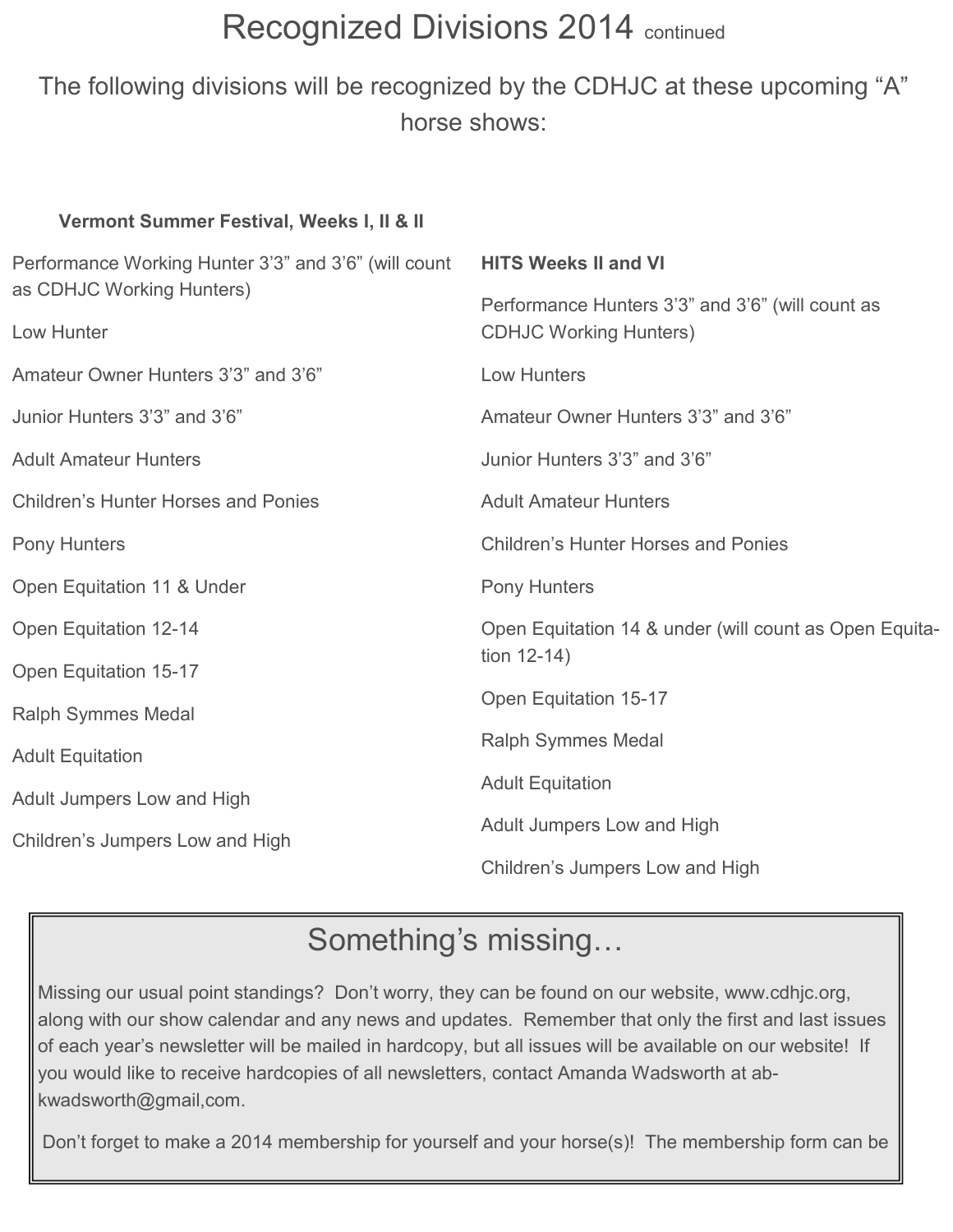Please see the current CDHJC Rule Book at **www.cdhjc.org** for any questions concerning the CDHJC. Rules governing the awards, division /class descriptions, application for shows or memberships are contained therein.

--------------------------------------------------------------------------------------------------------------------------------------------

| CAPITAL DISTRICT HUNTER JUMPER COUNCIL, INC.<br><b>2014 MEMBERSHIP APPLICATION</b>                                                                                                                                                                                                                                                                                                                                                                     |                                 |
|--------------------------------------------------------------------------------------------------------------------------------------------------------------------------------------------------------------------------------------------------------------------------------------------------------------------------------------------------------------------------------------------------------------------------------------------------------|---------------------------------|
| I wish to apply for membership in the CDHJC. Membership must be renewed yearly. I understand that only members can accrue<br>points for year-end awards. This membership entitles me to receive the official Newsletter of the CDHJC, to be placed on a mailing list<br>for member horse shows' prize lists, and to participate in an organization that fosters excellence through sportsmanship, education<br>and professionalism.                    |                                 |
| <b>DIRECTIONS:</b> Fill in all necessary information. Membership will be effective as of the postmark of this application. Membership may<br>also be made at a recognized horse show where the effective date will be the show date.<br>FEES (all are tax included: \$25.00 Yearly Individual; \$250.00 Lifetime Individual; \$50.00 Yearly Family;<br>One person per form. Families may attach individual applications together and submit one check. |                                 |
| Name (please print)                                                                                                                                                                                                                                                                                                                                                                                                                                    | Yearly or Lifetime (circle one) |

| Home phone: $(\_\_\_\_)$ | Work phone: $\qquad \qquad$ $\qquad$ $\qquad$ $\qquad$ $\qquad$ $\qquad$ $\qquad$ $\qquad$ $\qquad$ $\qquad$ $\qquad$ $\qquad$ $\qquad$ $\qquad$ $\qquad$ $\qquad$ $\qquad$ $\qquad$ $\qquad$ $\qquad$ $\qquad$ $\qquad$ $\qquad$ $\qquad$ $\qquad$ $\qquad$ $\qquad$ $\qquad$ $\qquad$ $\qquad$ $\qquad$ $\qquad$ $\qquad$ $\qquad$ $\$ |
|--------------------------|------------------------------------------------------------------------------------------------------------------------------------------------------------------------------------------------------------------------------------------------------------------------------------------------------------------------------------------|
|                          |                                                                                                                                                                                                                                                                                                                                          |
|                          |                                                                                                                                                                                                                                                                                                                                          |

Email address (PLEASE print clearly)\_

E-mail addresses will not be shared or distributed with anyone other than CDHJC Board members who will use them only for Association purposes. A new rule book will only be mailed to those that don't supply an e-mail address **and** request a rule book in writing to the address below. Internet access to the CDHJC rule book from www.cdhjc.org will save considerable postage and photocopying costs.

#### **Horse Registration: Please note registration fees.**

**Annual Membership fee:** *\$5 per horse***; Lifetime Membership***: \$25 per horse* **.** *\$5 change of name fee***.** *\$5 lease fee***. All horses, annual and permanent, MUST be listed on this form for points to count. If a horse is leased be sure to indicate the owner.**

| Name  | color/sex/age/height   |                   |                   |
|-------|------------------------|-------------------|-------------------|
| Owner | Lessee (if applicable) |                   |                   |
|       |                        |                   |                   |
| Name  | color/sex/age/height   | Annual / Lifetime |                   |
| Owner | Lessee (if applicable) |                   |                   |
|       |                        |                   |                   |
| Name  | color/sex/age/height   | Annual / Lifetime |                   |
| Owner | Lessee (if applicable) |                   |                   |
|       |                        |                   | Annual / Lifetime |

**Mail this membership application and dues payable to CDHJC to CDHJC c/o Kathy Strait, 20 Pepper Hollow Drive, Clifton Park, NY 12065 Questions? Contact Kathy at (518) 383-0570 or cdhjcstrait@gmail.com**